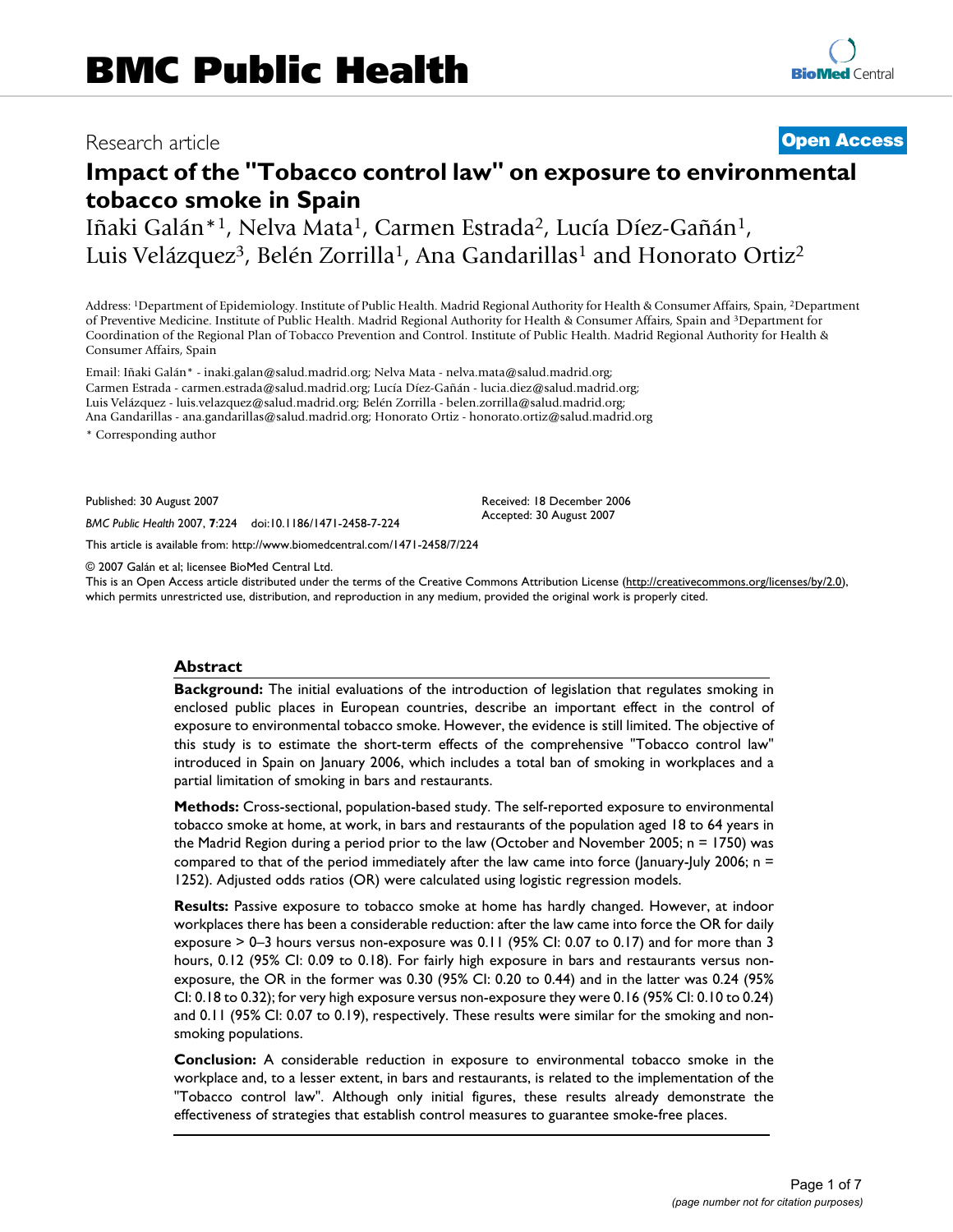# **Background**

In Spain, smoking is the main risk factor for morbidity and mortality, causing around 55,000 deaths annually [1]. The most recent data for prevalence, from the National Health Survey (2003), show that 31% of the adult population smoke regularly [2], a level that positions Spain at around the average for countries within the European Union [3].

Second-hand smoke exposure causes disease and premature death in children and adults who do not smoke, and there is no risk-free level of exposure [4]. Policies that establish smoke-free public places are an effective strategy to reduce passive exposure to tobacco smoke and, in turn, are an important method of control for the reduction of smoking [5,6]. Until January 1st 2006, when the so-called "Tobacco control law" – the Law of Health Measures against Smoking and the Regulation of the Sale, Supply, Consumption and Advertising of Tobacco Products [7] – came into force, Spanish legislation was the oldest and most lax in Europe, whereas now it is one of the most advanced. The approval of this regulatory scheme generated considerable debate, but the most controversial aspect refers to the regulation of smoking in enclosed public spaces, especially the total ban on smoking in workplaces, both public and private, except in the open air, and the partial limitation of smoking in bars and restaurants. This partial ban means that for bars and restaurants of less than 100 square metres, the proprietor has to choose between permitting and banning smoking and must indicate the choice made by signs at the entrance to the premises. In bars and restaurants of more than 100 square metres, a smoking area can be provided if considered necessary, as long as it meets the following requirements: its maximum size is 30% of the total area of the premises, it is physically separate from the non-smoking area, and it has an independent ventilation system.

The objective is to estimate the short-term impact of the "Tobacco control law", which could, thereby, orientate future planning.

# **Methods**

### *Study population*

Two independent telephone surveys were carried out among the non-institutionalised population aged 18 to 64 years in the Madrid Region. The first survey was carried out during October and November 2005 (n = 1750) and the second one between the last week of January to July 2006 (n = 1252). Telephone registration databases that cover around 90% of all households were used to select the individuals. The telephone interviews were undertaken using a computer assisted telephone interview (CATI) system [8], with the same interviewers for both surveys. The Ethics Committee of the Autonomous Community of Madrid considered that no ethical approval was required for this study.

### *Study variables*

Levels of passive exposure to environmental tobacco smoke were gathered in a self-reported form, in the following enclosed spaces: at home, at work, in bars and restaurants. The following questions about smoke exposure at home were addressed to households with more than one member: How many people who live with you regularly smoke at home? How long are you in enclosed spaces with tobacco smoke at home? Do you regularly smoke indoors at home? (question to smokers). The following questions about exposure at work were addressed to people who work in indoor places outside the home, such as offices, premises, warehouses: Do you have a colleague who smokes close to you at work, and does the smoke reach your workplace? How long are you exposed to tobacco smoke in indoor workplaces? Do you smoke in indoor places at work? (question to smokers). The following questions about exposure in bars and restaurants were asked to those who had visited such premises during the last month: In general, how would you describe the atmosphere in bars in terms of tobacco smoke? (very high level, fairly high level, low level, none); In general, how would you describe the atmosphere in restaurants in terms of tobacco smoke? (very high level, fairly high level, low level, none).

### *Analysis*

The indicators of passive exposure to tobacco smoke collected in the two surveys were initially compared by means of bivariant analysis and, subsequently, the adjusted odds ratios were calculated using binary and multinomial logistic regression models, including the following variables: sex, age (9 categories), educational level (4 categories), number of people living in the household (this variable was only introduced in the variables about exposure at home), and tobacco consumption.

The statistical analysis was carried out using Stata version 7.0 (StataCorp, College Station, 2001).

# **Results**

The response rate, measured as the number of complete interviews divided by the number of complete plus incomplete interviews and those not conducted (including household refusals and non-contacts), was 77% and 66.1% for the first and second surveys, respectively.

Table 1 outlines the population characteristics of the two samples. The age and sex structures are very similar in both, as is smoking prevalence, the proportion of people who work in indoor places outside the home and that of people who have visited restaurants during the last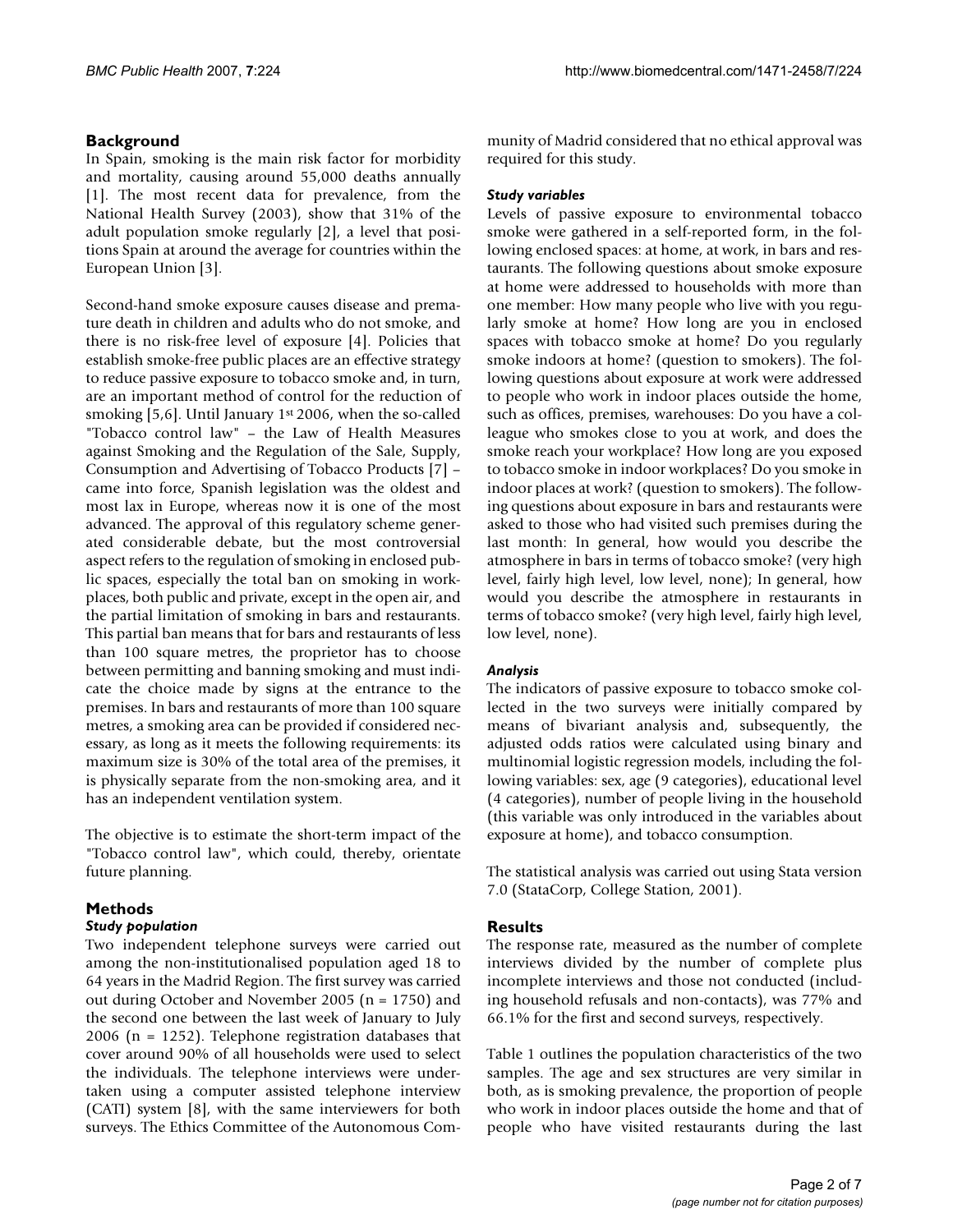|                                                             | Period prior<br>to the law<br>October-<br>November<br>2005 |               | Period after the<br>law lanuary-luly<br>2006 |               |                    |
|-------------------------------------------------------------|------------------------------------------------------------|---------------|----------------------------------------------|---------------|--------------------|
|                                                             | n                                                          | ℅             | n                                            | %             | p-value            |
| Total                                                       | 1750                                                       | 100           | 1252                                         | 100           |                    |
| Sex                                                         |                                                            |               |                                              |               | 0.674a             |
| Males                                                       | 846                                                        | 48.3          | 615                                          | 49.1          |                    |
| Females                                                     | 904                                                        | 51.7          | 637                                          | 50.9          |                    |
| Age group                                                   |                                                            |               |                                              |               | 0.473a             |
| $18 - 29$                                                   | 461                                                        | 26.3          | 336                                          | 26.8          |                    |
| $30 - 44$                                                   | 707                                                        | 40.4          | 479                                          | 38.3          |                    |
| $45 - 64$                                                   | 582                                                        | 33.3          | 437                                          | 34.9          |                    |
| <b>Educational level</b>                                    |                                                            |               |                                              |               | 0.001a             |
| University                                                  | 532                                                        | 30.5          | 410                                          | 32.7          |                    |
| Secondary, second<br>level                                  | 512                                                        | 29.4          | 430                                          | 34.3          |                    |
| Secondary, first<br>level                                   | 487                                                        | 27.9          | 286                                          | 22.8          |                    |
| Primary or below<br>primary                                 | 213                                                        | 12.2          | 126                                          | 10. I         |                    |
| Number of people in<br>the household                        | 1750                                                       | 3.5<br>(mean) | 1252                                         | 3.3<br>(mean) | 0.000 <sup>b</sup> |
| People who work in<br>indoor places away from<br>home       | 1017                                                       | 58.1          | 736                                          | 58.8          | 0.713a             |
| People who have visited<br>bars in the last month           | 1551                                                       | 88.6          | 1055                                         | 84.3          | 0.000a             |
| People who have visited<br>restaurants in the last<br>month | 1321                                                       | 75.5          | 906                                          | 72.4          | 0.054a             |
| Tobacco consumption                                         |                                                            |               |                                              |               | 0.550a             |
| Non-smokers                                                 | 1195                                                       | 68.3          | 842                                          | 67.3          |                    |
| Current smokers                                             | 555                                                        | 31.7          | 410                                          | 32.7          |                    |

**Table 1: Characteristics of the samples. Population aged 18 to 64 years. Madrid Region, Spain**

*p-value*: Comparison period after the law versus period prior to it coming into force. <sup>a</sup> Chi-Square test,<sup>b</sup> t-test

month. There were statistically significant differences, although only small, in educational level, the average number of people living in a household, and of having visited bars during the last month.

Table 2 shows the changes in the pattern of passive exposure to tobacco smoke in the periods before and after the "Tobacco control law" came into force.

#### *Exposure at home*

A slight reduction in the proportion of households in which any person smoked was seen in the period after the law came into force: 30.5%, as against 34.3% before the law, with an estimated odds ratio (OR) of 0.84 (95% CI:  $(0.71 \text{ to } 1.00)$  ( $p = 0.044$ ). The proportion of people exposed for 1–3 hours daily to tobacco smoke at home is very similar in both surveys, 13.9% and 14.8%, but there was a decrease in exposure for more than 3 hours: 8.3% and 5.4%, for the periods prior to and after the law respectively, with an estimated OR = 0.65 (95% CI: 0.47 to 0.90)  $(p = 0.009)$ .

Among the population of smokers, 61.3% smoked at home in the period before the law, and in the period after the law this figure has remained stable at 61.6%.

#### *Exposure in indoor workplaces*

Prior to the law coming into force, 40.5% of people working in indoor places outside the home stated that they were exposed to tobacco smoke in the workplace, this figure was reduced to 9.0% in the period after the law, with an estimated OR =  $0.14$  (95% CI: 0.11 to 0.19) (p < 0.001). Moreover, daily exposure time has declined since the law: the OR for daily exposure for 1–3 hours as against non-exposure, for the period after the law as compared to the period preceding the law, was 0.11 (95% CI: 0.07 to 0.17); and 0.12 (95% CI: 0.09 to 0.18) for daily exposure for more than 3 hours as against non-exposure ( $p <$ 0.001).

For smokers, 57.9% smoked at work prior to the law, whereas after the law the figure was reduced to 10.6%, with an estimated OR of 0.08 (95% CI: 0.05 to 0.13) (p < 0.001).

#### *Exposure in bars and restaurants*

The proportion of people stating that tobacco smoke did not affect the atmosphere, among those who visited bars during the last month, rose from 3.0% to 8.1% between the period before the law and the period after it came into force. In addition, the perception of having been exposed to an atmosphere with a very high level of tobacco smoke fell from 24.6% to 10.9%. Comparing exposure in atmospheres of low, fairly high and very high levels of tobacco smoke as against non-exposure, for the period after the law as against that which preceded it, the OR were 0.54 (95% CI: 0.37 to 0.80), 0.30 (95% CI: 0.20 to 0.44) and 0.16 (95% CI: 0.10 to 0.24), respectively.

After the law came into force, among people visiting restaurants during the last month the perception that the atmosphere in these establishments was not affected by tobacco smoke increased: from 11.9% to 32.4%, while the perception of a very high level of tobacco smoke fell from 7.9% to 2.4%. Comparing exposure in atmospheres of low, fairly high and very high levels of tobacco smoke as against non-exposure, for the period after the law as against that which preceded it, the OR were 0.31 (95% CI: 0.25 to 0.39), 0.24 (95% CI: 0.18 to 0.32) and 0.11 (95% CI: 0.07 to 0.19), respectively.

Finally, Table 3 shows how the differences in exposure at home, at work, and in bars and restaurants since the law came into force, described for the general population, are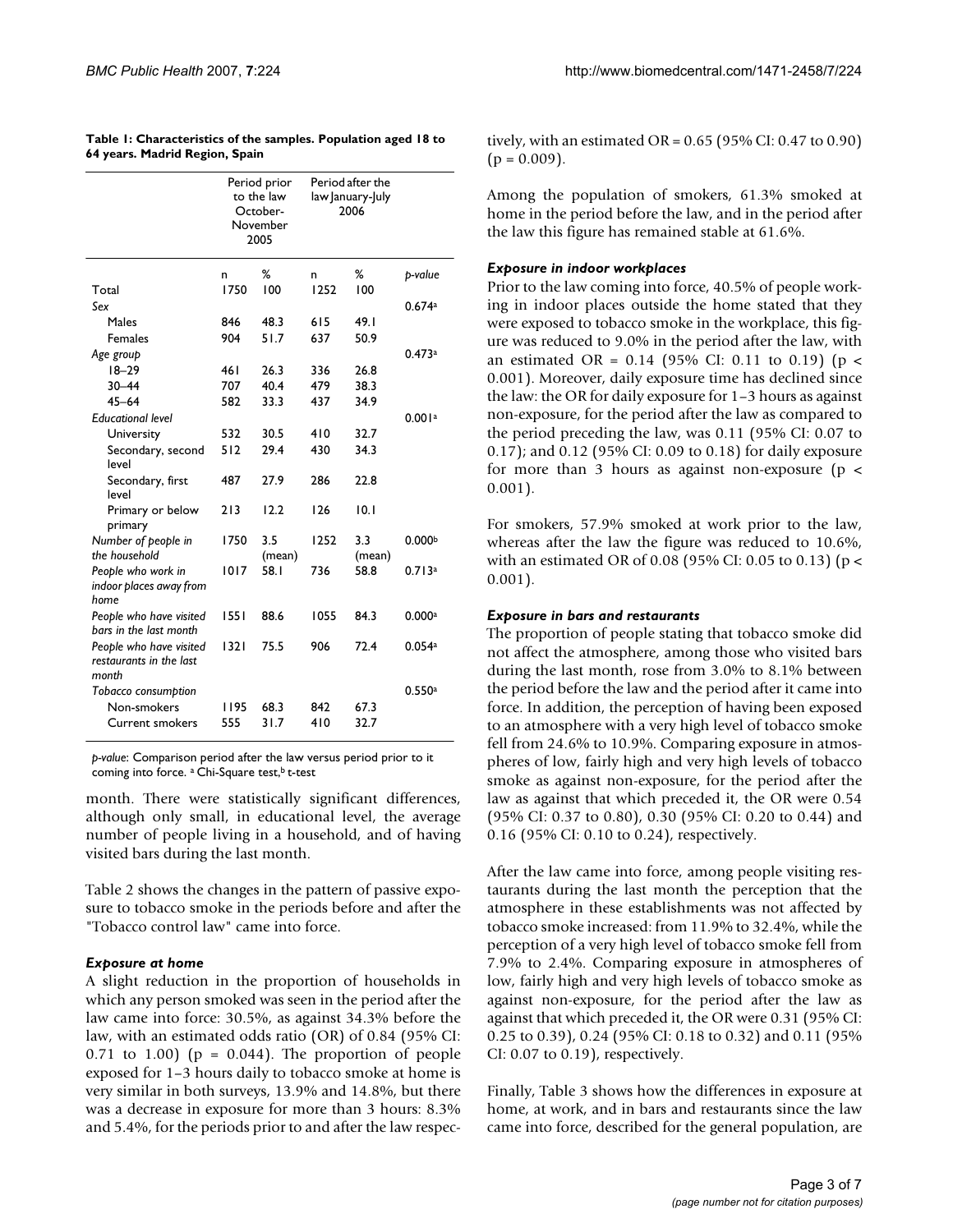|                                                                                                      | Period prior to the law October-<br>November 2005 $n = 1750^a$ |      | Period after the law January-July 2006<br>$n = 1252a$ |        |      | Period after the law versus period prior to<br>the law |                   |                  |         |
|------------------------------------------------------------------------------------------------------|----------------------------------------------------------------|------|-------------------------------------------------------|--------|------|--------------------------------------------------------|-------------------|------------------|---------|
|                                                                                                      | n.                                                             | %    | 95% CI                                                | n      | %    | 95% CI                                                 | Odds<br>ratio     | 95% CI           | p-value |
| Exposure at<br>homeb                                                                                 |                                                                |      |                                                       |        |      |                                                        |                   |                  |         |
| Someone regularly<br>smoking at home<br>Time of exposure                                             | 579                                                            | 34.3 | 32.1 to 36.6                                          | 354    | 30.5 | 27.9 to 33.2                                           | 0.84 <sup>e</sup> | 0.71 to 1.00     | 0.044   |
| (daily)<br>No or sporadic<br>exposure                                                                | 1310                                                           | 77.7 | 75.7 to 79.7                                          | 922    | 79.8 | 77.4 to 82.1                                           | f                 |                  |         |
| $> 0 - 3$ hours                                                                                      | 235                                                            | 13.9 | 12.3 to 15.7                                          | 7      | 14.8 | 12.8 to 17.0                                           | 1,00              | 0.80 to 1.25     | 0.998   |
| More than 3<br>hours                                                                                 | 140                                                            | 8.3  | 7.0 to 9.7                                            | 62     | 5.4  | 4.1 to 6.8                                             | 0.65              | 0.47 to 0.90     | 0.009   |
| Regular smokers<br>who smoke at<br>home                                                              | 330                                                            | 61.3 | 57.1 to 65.5                                          | 237    | 61.6 | 56.5 to 66.4                                           | 1.07e             | 0.81 to 1.42     | 0.641   |
| Exposure at<br>indoor<br>workplacesc                                                                 |                                                                |      |                                                       |        |      |                                                        |                   |                  |         |
| Close exposure<br>(tobacco smoke<br>reaches their<br>workplace)                                      | 412                                                            | 40.5 | 37.5 to 43.6                                          | 66     | 9.0  | 7.0 to 11.3                                            | 0.14e             | 0.11 to 0.19     | < 0.001 |
| Time of exposure<br>(daily)                                                                          |                                                                |      |                                                       |        |      |                                                        |                   |                  |         |
| No or sporadic<br>exposure                                                                           | 553                                                            | 54.5 | 51.4 to 57.6                                          | 669    | 91.1 | 88.9 to 93.1                                           | f                 |                  |         |
| $> 0 - 3$ hours                                                                                      | 193                                                            | 19.0 | 16.6 to 21.6                                          | 24     | 3.3  | 2.1 to 4.8                                             | 0.11              | 0.07 to 0.17     | < 0.001 |
| More than 3<br>hours                                                                                 | 269                                                            | 26.5 | 23.8 to 29.3                                          | 41     | 5.6  | 4.0 to 7.5                                             | 0.12              | 0.09 to 0.18     | < 0.001 |
| Regular smokers<br>who smoke at<br>work                                                              | 197                                                            | 57.9 | 52.5 to 63.2                                          | 27     | 10.6 | 7.1 to 15.1                                            | 0.08 <sub>e</sub> | $0.05$ to $0.13$ | < 0.001 |
| <b>Exposure in bars</b><br>and restaurants <sup>d</sup><br>Environmental<br>tobacco smoke in<br>bars |                                                                |      |                                                       |        |      |                                                        |                   |                  |         |
| None                                                                                                 | 46                                                             | 3.0  | 2.2 to 3.9                                            | 86     | 8.1  | 6.6 to $10.0$                                          | f                 |                  |         |
| Low level                                                                                            | 484                                                            | 31.2 | 28.9 to 33.6                                          | 495    | 46.9 | 43.9 to 50.0                                           | 0.54              | 0.37 to 0.80     | < 0.001 |
| Fairly high level                                                                                    | 640                                                            | 41.3 | 38.8 to 43.8                                          | 359    | 34.0 | 31.2 to 37.0                                           | 0.30              | 0.20 to 0.44     | < 0.001 |
| Very high level                                                                                      | 381                                                            | 24.6 | 22.4 to 26.8                                          | 115    | 10.9 | 9.1 to 12.9                                            | 0.16              | 0.10 to 0.24     | < 0.001 |
| Environmental<br>tobacco smoke in<br>restaurants                                                     |                                                                |      |                                                       |        |      |                                                        |                   |                  |         |
| None                                                                                                 | 157                                                            | 11.9 | 10.2 to 13.8                                          | 294    | 32.4 | 29.4 to 35.6                                           | f                 |                  |         |
| Low level                                                                                            | 798                                                            | 60.4 | 57.7 to 63.1                                          | 476    | 52.5 | 49.2 to 55.8                                           | 0.31              | 0.25 to 0.39     | < 0.001 |
| Fairly high level                                                                                    | 261                                                            | 19.8 | 17.6 to 22.0                                          | $ $  4 | 12.6 | 10.5 to 14.9                                           | 0.24              | 0.18 to 0.32     | < 0.001 |
| Very high level                                                                                      | 105                                                            | 7.9  | 6.5 to 9.5                                            | 22     | 2.4  | 1.5 to 3.7                                             | 0.11              | 0.07 to 0.19     | < 0.001 |

**Table 2: Comparison of indicators related to exposure to environmental tobacco smoke in indoor places, before and after the "Tobacco control law" came into force. Population aged 18 to 64 years. Madrid Region, Spain**

a Total sample size. Differs according to variables used

**b** Households with more than one person

c People who work in indoor places away from home

d People who have visited such premises in the last month

e Binary logistic regression. Odds ratios adjusted by sex, age, number of people in the household (only for exposure at home), consumption of tobacco, and educational level. Reference categories: Nobody regularly smokes at home; Regular smokers who do not smoke at home; No close exposure at workplace; Regular smokers who do not smoke at work

 $<sup>f</sup>$  Multinomial logistic regression. Odds ratios adjusted by the same variables as in the binary logistic regression models. First category = 1 is the</sup> reference category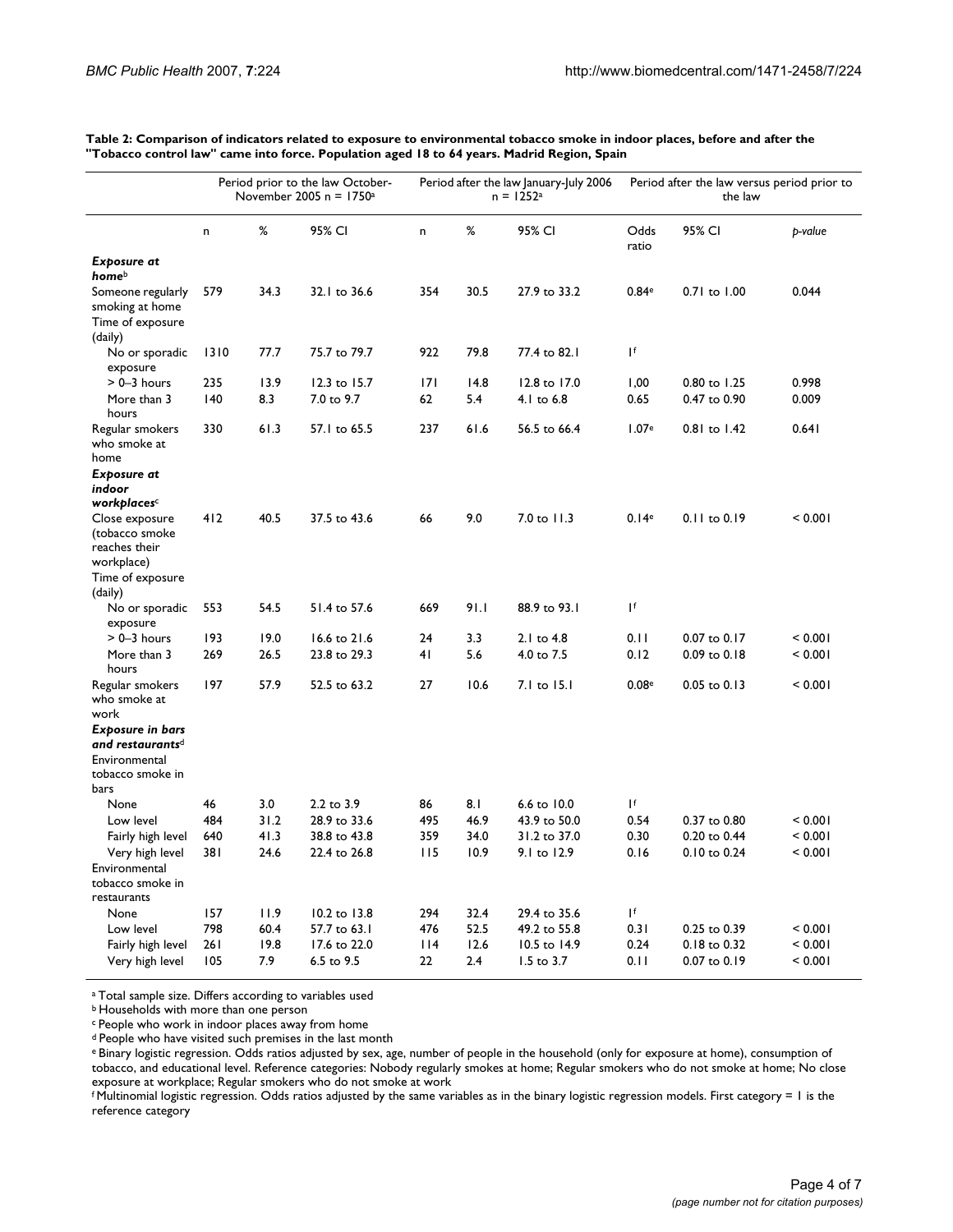|                                | Period after the law versus period prior to the law in<br>non-smokers |                  |         | Period after the law versus period prior to the law in current<br>smokers |                  |         |  |
|--------------------------------|-----------------------------------------------------------------------|------------------|---------|---------------------------------------------------------------------------|------------------|---------|--|
|                                | Odds ratio                                                            | 95% CI           | p-value | Odds ratio                                                                | 95% CI           | p-value |  |
| Exposure at                    |                                                                       |                  |         |                                                                           |                  |         |  |
| homea                          |                                                                       |                  |         |                                                                           |                  |         |  |
| Someone regularly              | 0.86d                                                                 | 0.69 to 1.08     | 0.171   | 0.78d                                                                     | 0.60 to 1.03     | 0.080   |  |
| smoking at home                |                                                                       |                  |         |                                                                           |                  |         |  |
| Time of exposure               |                                                                       |                  |         |                                                                           |                  |         |  |
| (daily)                        | $\vert$ e                                                             |                  |         | $\vert$ e                                                                 |                  |         |  |
| No or sporadic<br>exposure     |                                                                       |                  |         |                                                                           |                  |         |  |
| $<$ 1-3 hours                  | 1.14                                                                  | 0.84 to 1.54     | 0.403   | 0.87                                                                      | 0.63 to 1.22     | 0.427   |  |
| More than 3                    | 0.56                                                                  | 0.34 to 0.93     | 0.020   | 0.68                                                                      | 0.45 to 1.04     | 0.078   |  |
| hours                          |                                                                       |                  |         |                                                                           |                  |         |  |
| Exposure at<br>indoor          |                                                                       |                  |         |                                                                           |                  |         |  |
| workplacesb                    |                                                                       |                  |         |                                                                           |                  |         |  |
| Close exposure                 | 0.13 <sup>d</sup>                                                     | $0.09$ to $0.19$ | < 0.001 | 0.15 <sup>d</sup>                                                         | $0.10$ to $0.25$ | < 0.001 |  |
| (tobacco smoke                 |                                                                       |                  |         |                                                                           |                  |         |  |
| reaches their                  |                                                                       |                  |         |                                                                           |                  |         |  |
| workplace)<br>Time of exposure |                                                                       |                  |         |                                                                           |                  |         |  |
| (daily)                        |                                                                       |                  |         |                                                                           |                  |         |  |
| No or sporadic                 | $\vert$ e                                                             |                  |         | $\vert$ e                                                                 |                  |         |  |
| exposure                       |                                                                       |                  |         |                                                                           |                  |         |  |
| $<$ 1-3 hours                  | 0.10                                                                  | 0.06 to 0.17     | < 0.001 | 0.11                                                                      | 0.05 to 0.24     | < 0.001 |  |
| More than 3                    | 0.14                                                                  | 0.09 to 0.22     | < 0.001 | 0.10                                                                      | 0.06 to 0.18     | < 0.001 |  |
| hours                          |                                                                       |                  |         |                                                                           |                  |         |  |
| Exposure in bars               |                                                                       |                  |         |                                                                           |                  |         |  |
| and restaurants <sup>c</sup>   |                                                                       |                  |         |                                                                           |                  |         |  |
| Environmental                  |                                                                       |                  |         |                                                                           |                  |         |  |
| tobacco smoke in<br>bars       |                                                                       |                  |         |                                                                           |                  |         |  |
| None                           | $\vert$ e                                                             |                  |         | $\vert$ e                                                                 |                  |         |  |
| Low level                      | 0.60                                                                  | 0.38 to 0.95     | 0.029   | 0.49                                                                      | 0.24 to 0.99     | 0.047   |  |
| Fairly high level              | 0.29                                                                  | 0.18 to 0.46     | < 0.001 | 0.33                                                                      | 0.16 to 0.67     | 0.002   |  |
| Very high level                | 0.18                                                                  | 0.11 to 0.29     | < 0.001 | 0.12                                                                      | 0.05 to 0.27     | < 0.001 |  |
| Environmental                  |                                                                       |                  |         |                                                                           |                  |         |  |
| tobacco smoke in               |                                                                       |                  |         |                                                                           |                  |         |  |
| restaurants                    |                                                                       |                  |         |                                                                           |                  |         |  |
| None                           | $\vert$ e                                                             |                  |         | $\vert$ e                                                                 |                  |         |  |
| Low level                      | 0.30                                                                  | 0.22 to 0.39     | < 0.001 | 0.33                                                                      | 0.22 to 0.49     | < 0.001 |  |
| Fairly high level              | 0.21                                                                  | 0.15 to 0.30     | < 0.001 | 0.30                                                                      | 0.17 to 0.51     | < 0.001 |  |
| Very high level                | 0.11                                                                  | 0.06 to 0.20     | < 0.001 | 0.11                                                                      | 0.03 to 0.35     | < 0.001 |  |

**Table 3: Comparison of indicators related to exposure to environmental tobacco smoke in indoor places, before and after the "Tobacco control law" came into force, by tobacco consumption. Population aged 18 to 64 years. Madrid Region, Spain**

a Households with more than one person

**b People who work in indoor places away from home** 

c People who have visited such premises in the last month

d Binary logistic regression. Odds ratios adjusted by sex, age, number of people in the household (only for exposure at home) and educational level. Reference categories: Nobody regularly smokes at home; No close exposure at workplace

e Multinomial logistic regression. Odds ratios adjusted by the same variables as in the binary logistic regression models. First category = 1 is the reference category

similar when the analysis is stratified for the smoking and non-smoking populations.

#### **Discussion**

The results of this study suggest that the "Tobacco control law" is having an important effect on the reduction of environmental exposure in the workplace and, to a lesser extent, in bars and restaurants.

Spain has been, along with Ireland, Norway, Malta, Italy and Sweden [9], one of the first European countries to introduce, at a national level, a law that bans smoking -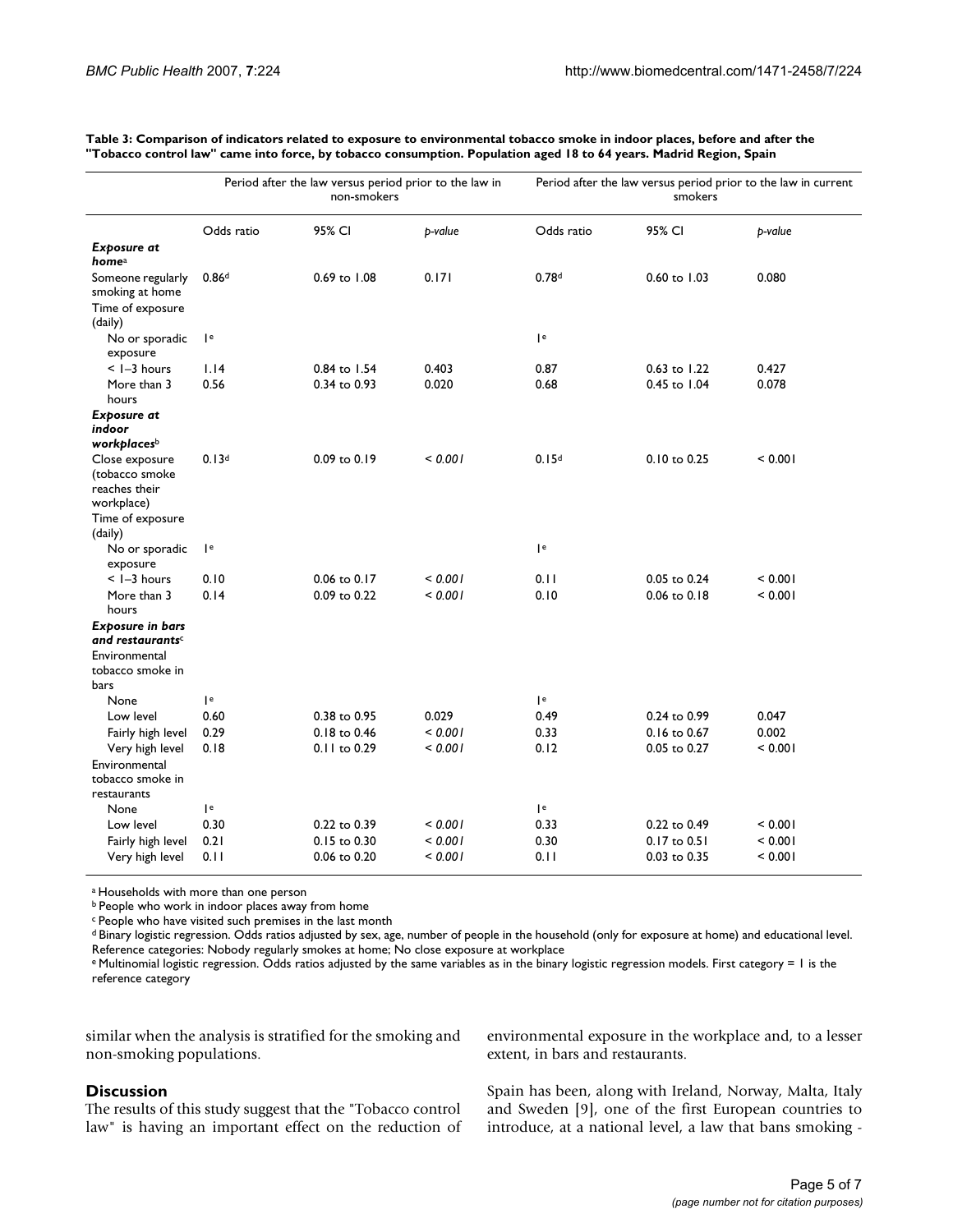with certain exceptions and variations- in enclosed public places. There are a large number of variations that are mainly focused on the possibility of setting up smoking areas. Except for these differences, the initial evaluations of the introduction of legislation that regulates smoking in these European countries describe an important effect in the control of the prevalence of passive exposure [10,11].

The most important effect revealed by this study is related to the indicators of exposure in enclosed spaces in the workplace, an environment in which the "Tobacco control law" totally bans smoking. Bearing in mind that the proportion of the total active population working in enclosed spaces outside the home is around 60%, and that one of every four workers was exposed to tobacco smoke for more than 3 hours, reduction of this exposure could have important preventive implications for the population [12]. Furthermore, a smoking ban in the workplace causes an absolute reduction of 4% in the prevalence of smoking among workers [13]. However, despite the important effect attributable to the law, 10.6% of smokers state that they still smoke in indoor workplaces, showing the need to establish mechanisms that guarantee compliance with the law.

Passive exposure has also been considerably reduced in bars and restaurants, although to a lesser extent than in other workplaces. This is consistent with the fact that the law establishes a partial ban on smoking in such premises. In addition, it should be taken into account that Spain was still in a period of adapting to the law. A period of eight months has been allowed for the installation of physically separated smoking areas, in those premises of more than 100 square metres that are permitted to have them. Nevertheless, considering the high percentage of people who have visited bars and restaurants in the last month and the high occupational exposures to secondhand smoke in workers of this sector, the law should be more restrictive with regard to tobacco consumption in these public spaces. In those countries where the limitation on smoking is more restrictive, a much greater effect has been seen than in our population [10,14,15].

The data for exposure at home are also consistent and similar to those of other studies, which have found few effects after legislation came into force [10]. The strategy for reducing passive exposure at home is much more complex, and it should be based on the development of comprehensive programmes of smoking control, with complementary control measures that are not currently considered [16].

Design limitations include that no geographical control area was available, as was the case, for example, of a study

in Ireland [10], where the results were compared with those seen in the United Kingdom. In addition, although the sample size used guaranteed statistical power to undertake an overall analysis, it does not yet allow the identification of possible differences among population subgroups. Self-reported information from questionnaires is the method most commonly used for measuring passive exposure to tobacco smoke. Some authors have detected problems of sensitivity when comparing selfdeclared data with the study of biomarkers, which is probably due to the difficulties of identifying sources, duration and quantity of exposure. Yet other authors have observed a strong correlation [17].

The "Tobacco control law" has created a favourable climate for the prevention and control of smoking in Spain, and will probably have a greater impact when global strategies are developed, as it has been demonstrated that the more extensive and comprehensive the control strategies are, the more efficient the intervention is [18,19].

# **Conclusion**

This initial evaluation of the "Tobacco control law" emphasises the substantial effect it has had upon the control of exposure to environmental tobacco smoke in the workplace and, to a lesser extent, in bars and restaurants, while few changes are seen in exposure at home. These effects are consistent with the control measures introduced: total ban, partial ban or without controls, respectively. These encouraging results should contribute towards increasing compliance with the law, and to the development of new control mechanisms that will guarantee real smoke-free spaces.

### **Competing interests**

The author(s) declare that they have no competing interests.

### **Authors' contributions**

IG had the original idea and was responsible for the design of the study, statistical analyses and preparation of the manuscript. NM contributed to the design of the study, statistical analyses and preparation of the manuscript. CE contributed to the preparation of the manuscript. LD contributed to the analysis and interpretation of the data, and also revised the manuscript. LV oversaw the study and revised the manuscript. BZ, AG and HO contributed to the discussion of the results and revised the manuscript. All authors read and approved the final manuscript.

### **Acknowledgements**

This work was funded by the Institute of Public Health (Madrid Regional Authority for Health & Consumer affairs, Spain). We thank the interviewers and respondents, as well as Miguel de la Fuente for the fieldwork support.